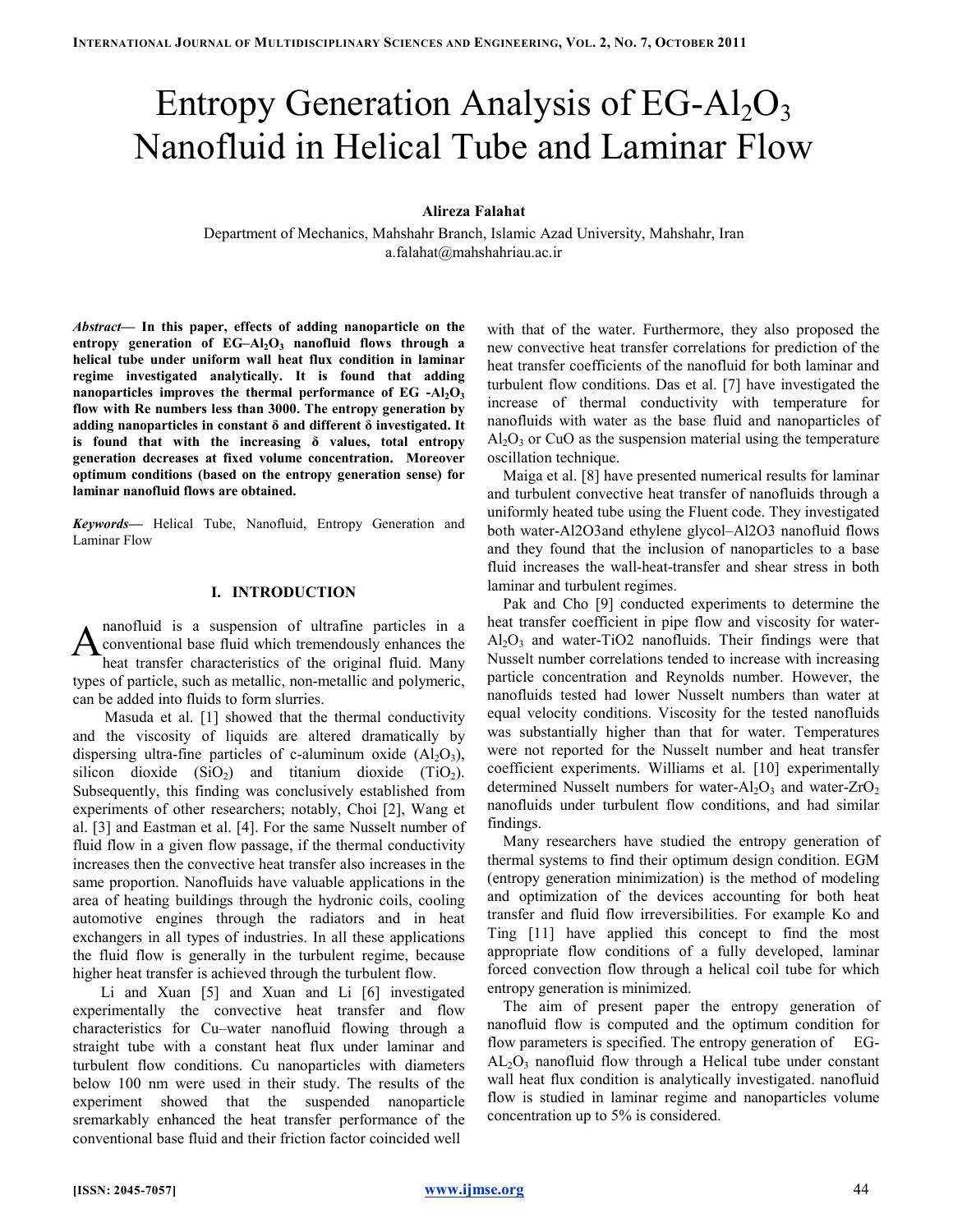## II. GEOMETRY OF HELICAL TUBE

A coiled tube has been shown in Fig. 1. In this figure,  $d/2$  is inner radius of the tube and  $D/2$  is curvature radius of the coil, and b is the coil pitch. The curvature ratio,  $\delta$ , is defined as the coil-to-tube radius ratio,  $d/D$ . The other three important dimensionless parameters namely, Reynolds number (Re), Nusselt number  $(Nu)$ , and Dean number  $(Dn)$  are defined as follow:



Fig. 1. Geometry of the helical tube

$$
\text{Re} = \frac{\rho U d}{\mu}, Nu = \frac{hd}{k}, Dn = \text{Re}\left(\frac{d}{D}\right)^{0.5}
$$
 (1)

Where,  $U$  and  $h$  are average velocity and convective heat transfer coefficient respectively.

#### III. SECOND LAW ANALYSIS

Taking the coil passage of length  $dx$  as the thermodynamic system, the first and second laws can be expressed as:

$$
\dot{m}dh = q'dx \tag{2}
$$

$$
\dot{S}_{gen}' = \dot{m}\frac{ds}{dx} - \frac{q'}{T + \Delta T}
$$
\n(3)

where  $\dot{m}$ ,  $q'$  and  $\dot{S}'_{gen}$  are the mass flow rate in the coiled tubes, the heat transfer rate and the entropy generation rate per unit coil length, respectively. By using the thermodynamic relation

$$
T ds = dh - v dp \tag{4}
$$

 $\dot{S}'_{gen}$  can be written as

$$
\dot{S}_{gen}' = \frac{q' \Delta T}{T^2 (1 + \frac{\Delta T}{T})} + \frac{\dot{m}}{T \rho} \left( -\frac{dp}{dx} \right)
$$
\n(5)

The pressure drop is [12]:

$$
dp = -\frac{f \rho U^2}{2d} dx
$$
 (6)

Based on the relationship between friction factor  $f$  and pressure drop, and the heat transfer coefficient  $h$  and Nusselt number,  $\dot{S}'_{gen}$  can be expressed by

$$
\dot{S}_{gen}' = \frac{(q')^2}{T^2 \pi N u k + T q'} + \frac{32 \dot{m}^3 f}{T \rho^2 d^5 \pi^2}
$$
(7)

The only difference between the final form and the derivation of Bejan [13] is that the  $\Delta T/T$  term in Eq. (5) has been retained in the present derivation for accuracy, although the effect of the term may not be significant since its value is relatively minor when  $\Delta T$  is much smaller than T.

The non-dimensional entropy generation number  $N_S$  [13, 14] is defined as  $\dot{S}_{gen} / (q'/T)$  and can be determined from Eq. (7) as:

$$
N_S = (N_S)_T + (N_S)_P \tag{8}
$$

Where

$$
(N_S)_T = \frac{1}{Nu \theta_1 + 1} \tag{9}
$$

$$
(N_S)_P = \frac{f \operatorname{Re}^5}{\theta_2} \tag{10}
$$

 $\theta_1$  and  $\theta_2$  are two dimensionless duty parameters, defined as

$$
\theta_{\rm l} = \frac{\pi k T}{q'} \tag{11}
$$

$$
\theta_2 = \frac{32 \dot{m}^2 \rho^2 q'}{\mu^5 \pi^3}
$$
\n(12)

The friction loss in flow through helical coiled tubes has been studied by Ito [15] and the following correlation has been recommended to predict the friction factor:

$$
f = 0.37 \left(\frac{64}{\text{Re}}\right) D n^{0.36} \tag{13}
$$

Janssen and Hoogendoorn [16] have experimentally studied the heat transfer in a single helical coiled tube subjected to a constant heat flux and presented the data as

$$
Nu = 0.7 \,\text{Re}^{0.43} \,\text{Pr}^{\frac{1}{6}} \,\delta^{0.07} \tag{14}
$$

Where the Eckert number and Stanton number is defined as:

$$
Ec = \frac{U^2}{C_p \left(\frac{q'}{\pi d h}\right)}
$$
(15)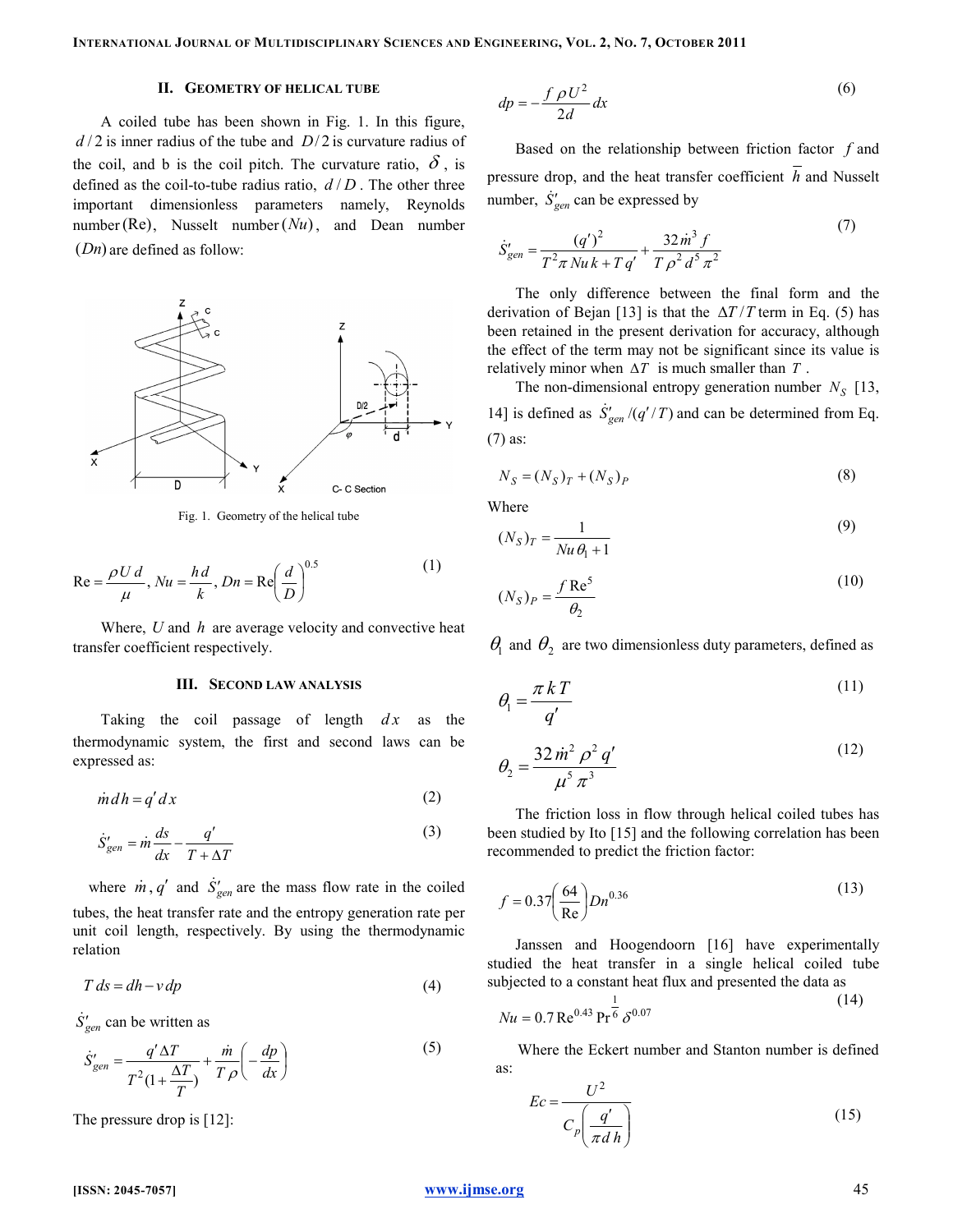$$
St = \frac{h}{\rho U C_p} \tag{16}
$$

#### IV. THERMOPHISICAL PROPERTIES OF NANOFLUID

Assuming small temperature variations the thermophysical properties (density, specific heat, viscosity and thermal conductivity) of the nanofluid may be calculated as a function of nanoparticle volume concentration  $(\phi)$ , base fluid and nanoparticles properties. Using the general formula for the mixtures, the following equation can be obtained to evaluate the density of nanofluid:

$$
\rho_{nf} = (1 - \phi)\rho_{bf} + \phi\rho_p \tag{17}
$$

Where indices ''p", ''bf" and ''nf" refer to particle, base fluid, and nanofluid respectively. As mentioned in Buongiorno [17], assuming that the nanoparticles and the base fluid are in thermal equilibrium, the nanofluid specific heat is derived from:

$$
Cp_{nf} = (1 - \phi)Cp_{bf} + \phi Cp_p \tag{18}
$$

These equations, which are based on the physical principle of the mixture rules, have been found appropriate for use with nanofluids through experimental validation by Pak and Cho [9] and Xuan and Roetzel [18].

Viscosity and thermal conductivity of ethylene glycol- $Al_2O_3$  nanofluid are evaluated by the model developed by Maiga et al. [19] based on experimental works of Masuda et al. [20], Lee et al. [21] and Choi et al. [22]. For water- $Al_2O_3$ it was proposed:

$$
\mu_{nf} = (306\phi^2 - 0.19\phi + 1)\mu_{bf} \tag{19}
$$

$$
k_{nf} = (28.905\phi^2 + 2.8273\phi + 1)k_{bf}
$$
 (20)

In these equations it is assumed that the temperature variation is smaller than  $10^{\circ}$  The true effect of augmentation technique (such as adding nanoparticles) on the thermodynamic performance can be evaluated by comparing the irreversibility of the heat exchanger apparatus before and after the implementation of the augmentation technique. To this end the augmentation entropy generation number is defined:

$$
N_{S,a} = \frac{N_S}{N_{S,0}}\tag{21}
$$

Where  $N_{S,0}$  represent the degree of irreversibility when the fluid is distilled ethylene glycol( $\phi = 0$ ). According to Eq. (21) adding nanoparticle is thermodynamically advantageous when  $N_{S,a}$  values are less than 1.

#### V. RESULT AND DISCUSSION

Fig. 2 displays the entropy generation number for laminar flow of  $EG-Al<sub>2</sub>O<sub>3</sub>$  nanofluid versus Re, in different volume concentrations. It is found that by increasing Re number the entropy generation number first decreases and then increases, so there is a Re number for each volume concentration of nanoparticle in which the entropy generation is minimum. The Re number in which the entropy generation is minimum, decreases by increasing nanoparticle volume concentration from about 10000 for pure water to 5000 for  $\phi = 5\%$ . Also it is clear from Fig. 2 that adding nanoparticles to the laminar flow of nanofluid has different effects on the entropy generation before and after minimum entropy generation region.

Fig. 3 represents the effects of adding nanoparticles on augmentation entropy generation number at different Re numbers. As it can be seen at low Re numbers  $(Re < 5000)$ the augmentation entropy generation number is less than unity which means that using nanoparticles at these Re numbers is efficient and increases the thermodynamic performance, whereas at high Re numbers  $(Re > 7000)$  the use of nanoparticles results in raising the entropy generation sharply. It is found that these optimum Re numbers are between 5000 and 11000 (respectively for  $\phi = 5\%$  and  $\phi = 1\%$ ).

In Fig. 4, augmentation entropy generation number is plotted versus volume concentration of nanoparticles for different Re numbers. It is shown that for small Re numbers



Fig. 2. Entropy generation number in laminar flow



Fig. 3. Augmentation entropy generation number in laminar flow